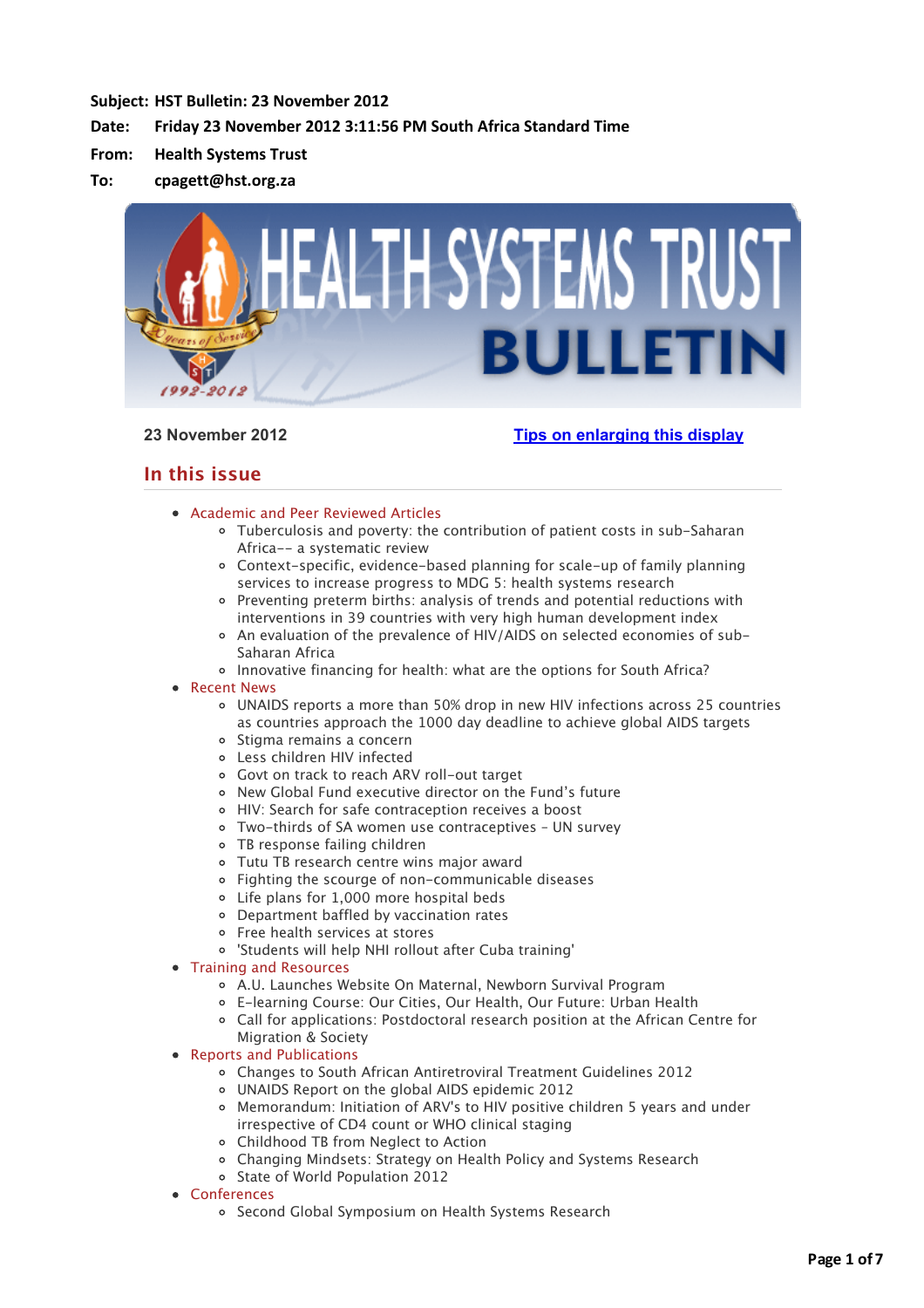- [Second Southern Africa Conference on Children's Rights](applewebdata://63EFA68A-C26C-4C38-9A1F-DC9554EA8104#C_2)
- o [SA HIV Clinicians Society Conference 2012](applewebdata://63EFA68A-C26C-4C38-9A1F-DC9554EA8104#C_3)
- o [Society of Midwives of South Africa 2012 Congress](applewebdata://63EFA68A-C26C-4C38-9A1F-DC9554EA8104#C_4)
- [Global Maternal Health Conference 2013](applewebdata://63EFA68A-C26C-4C38-9A1F-DC9554EA8104#C_5)
- [Job Opportunities](applewebdata://63EFA68A-C26C-4C38-9A1F-DC9554EA8104#jobs)
	- [AHP African Health Placements](applewebdata://63EFA68A-C26C-4C38-9A1F-DC9554EA8104#J_0)
	- [Director of Health Systems Research Health Systems Trust](applewebdata://63EFA68A-C26C-4C38-9A1F-DC9554EA8104#J_1)
	- Stellenbosch University
		- [HIV/TB Nurse Advisor](applewebdata://63EFA68A-C26C-4C38-9A1F-DC9554EA8104#J_2)
		- [Maternal, Child and Women's Health/PMTCT Clinical Advisor](applewebdata://63EFA68A-C26C-4C38-9A1F-DC9554EA8104#J_2)
	- [Senior Specialist Health AusAID](applewebdata://63EFA68A-C26C-4C38-9A1F-DC9554EA8104#J_4)

# **Academic and Peer Reviewed Articles**

## **Tuberculosis and poverty: the contribution of patient costs in sub-Saharan Africa-- a systematic review**

*Devra M Barter, Stephen O Agboola, Megan B Murray and Till Bärnighausen. BMC Public Health 2012, 12:980. Published: 14 November 2012.*

Tuberculosis (TB) is known to disproportionately affect the most economically disadvantaged strata of society. Many studies have assessed the association between poverty and TB, but only a few have assessed the direct financial burden TB treatment and care can place on households... [Read More »](http://bulletin.hst.org.za//lt.php?id=K09VDlxQXQUOSlBWCkUHC1NR)

Source: [http://www.biomedcentral.com/1471-2458/12/980/abstract](http://bulletin.hst.org.za//lt.php?id=K09VDlxQXQUOSlBWCkUHC1NR) [Accessed: 23 November 2012]

#### **[back to top](applewebdata://63EFA68A-C26C-4C38-9A1F-DC9554EA8104#top)**

# **Context-specific, evidence-based planning for scale-up of family planning services to increase progress to MDG 5: health systems research**

*Abbey Byrne, Alison Morgan, Eliana Jimenez Soto and Zoe Dettrick. Reproductive Health 2012, 9:27. Published: 12 November 2012.*

The barriers to, and successful strategies for, satisfying all demand for modern contraceptives are heavily influenced by context. Successfully overcoming this to increase the uptake of family planning is estimated to reduce the risk of maternal death by up to 58% as well as contribute to poverty reduction, womens empowerment and educational, social and economic participation, national development and environmental protection...

# [Read More »](http://bulletin.hst.org.za//lt.php?id=K09VDlxQXQIHSlBWCkUHC1NR)

Source: [http://www.reproductive-health-journal.com/content/9/1/27/abstract\[](http://bulletin.hst.org.za//lt.php?id=K09VDlxQXQIHSlBWCkUHC1NR)Accessed: 23 November 2012]

### **[back to top](applewebdata://63EFA68A-C26C-4C38-9A1F-DC9554EA8104#top)**

# **Preventing preterm births: analysis of trends and potential reductions with interventions in 39 countries with very high human development index**

*Hannah H Chang MD,Jim Larson BA,Hannah Blencowe MRCPCH,Catherine Y Spong MD,Christopher P Howson PhD,Sarah Cairns-Smith PhD,Eve M Lackritz MD,Shoo K Lee FRCPC,Elizabeth Mason MD,Andrew C Serazin DPhil,Salimah Walani PhD,Prof Joe Leigh Simpson MD,Dr Joy E Lawn MRCP Paeds,on behalf of the Born Too Soon preterm prevention analysis group. The Lancet. Published: 16 November 2012.*

The understanding of drivers and potential benefit of preventive interventions for preterm births is poor. We examined trends and estimate the potential reduction in preterm births for countries with very high human development index (VHHDI) if present evidence-based interventions were widely implemented. This analysis is to inform a rate reduction target for Born Too Soon... [Read More »](http://bulletin.hst.org.za//lt.php?id=K09VDlxQXQIGSlBWCkUHC1NR)

Source: [http://www.thelancet.com/journals/lancet/article/PIIS0140-6736%2812%2961856-X/fulltext](http://bulletin.hst.org.za//lt.php?id=K09VDlxQXQIGSlBWCkUHC1NR) [Accessed: 23 November 2012]

#### **[back to top](applewebdata://63EFA68A-C26C-4C38-9A1F-DC9554EA8104#top)**

### **An evaluation of the prevalence of HIV/AIDS on selected economies of sub-Saharan Africa**

*Raji Abdulghafar Bello, Gafar Tunde Ijaiya. Journal of Public Health in Africa Vol 3, No 2 (2012). Published: 22 October 2012.*

This study has investigated the financial implications of treatment and the DALYs lost to HIV/AIDS from the perspective of sub-Saharan Africa covering thirty-five countries. [Read More »](http://bulletin.hst.org.za//lt.php?id=K09VDlxQXQIFSlBWCkUHC1NR)

Source: [http://www.publichealthinafrica.org/index.php/jphia/article/view/jphia.2012.e27](http://bulletin.hst.org.za//lt.php?id=K09VDlxQXQIFSlBWCkUHC1NR) [Accessed: 23 November 2012]

#### **[back to top](applewebdata://63EFA68A-C26C-4C38-9A1F-DC9554EA8104#top)**

# **Innovative financing for health: what are the options for South Africa?**

*Robert J. Fryatt. Journal of Public Health in Africa Vol 3, No 2 (2012). Published: 22 October 2012.*

The paper assesses the options for additional innovative financing that could be considered in South Africa, covering both raising new funds and linking funds to results... [Read More »](http://bulletin.hst.org.za//lt.php?id=K09VDlxQXQIESlBWCkUHC1NR)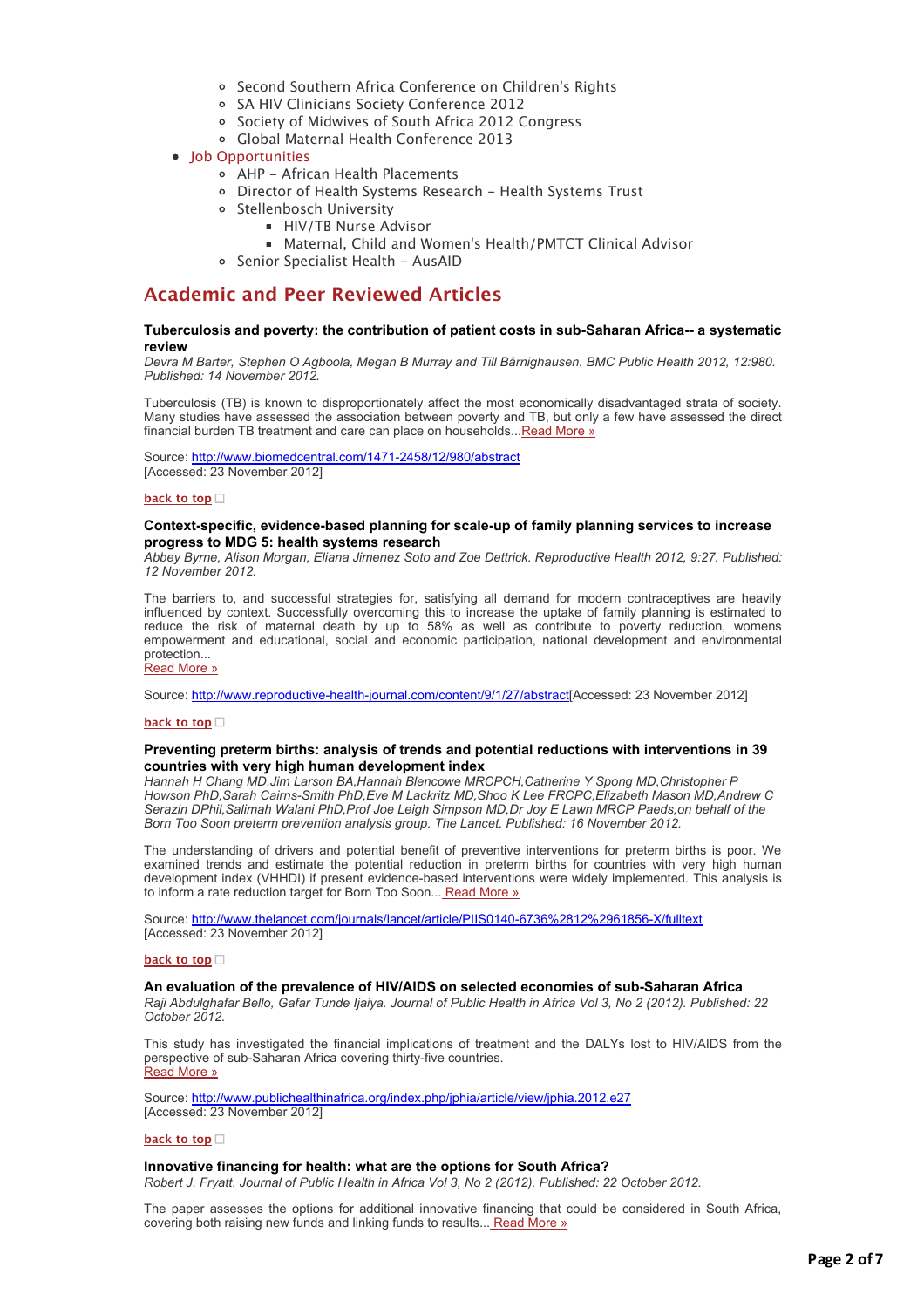Source: [http://www.publichealthinafrica.org/index.php/jphia/article/view/jphia.2012.e21](http://bulletin.hst.org.za//lt.php?id=K09VDlxQXQIESlBWCkUHC1NR)  [Accessed: 23 November 2012]

#### **[back to top](applewebdata://63EFA68A-C26C-4C38-9A1F-DC9554EA8104#top)**

# **Recent News**

# **UNAIDS reports a more than 50% drop in new HIV infections across 25 countries as countries approach the 1000 day deadline to achieve global AIDS targets**

*UNAIDS. Published: 20 November 2012.*

A new World AIDS Day report: Results, by the Joint United Nations Programme on HIV/AIDS (UNAIDS), shows that unprecedented acceleration in the AIDS response is producing results for people. The report shows that a more than 50% reduction in the rate of new HIV infections has been achieved across 25 low- and middle-income countries–more than half in Africa, the region most affected by HIV.... [Read More »](http://bulletin.hst.org.za//lt.php?id=K09VDlxQXQIDSlBWCkUHC1NR)

Source: [http://www.unaids.org/](http://bulletin.hst.org.za//lt.php?id=K09VDlxQXQICSlBWCkUHC1NR)[Accessed: 23 November 2012]

#### **[back to top](applewebdata://63EFA68A-C26C-4C38-9A1F-DC9554EA8104#top)**

#### **Stigma remains a concern**

*Health-e News. Published: 21 November 2012.*

The world is making significant progress in coming to grips with the HIV epidemic, however in many countries stigma and lack of human rights remain...[Read More »](http://bulletin.hst.org.za//lt.php?id=K09VDlxQXQIBSlBWCkUHC1NR)

Source: [http://www.health-e.org.za/\[](http://bulletin.hst.org.za//lt.php?id=K09VDlxQXQIASlBWCkUHC1NR)Accessed: 23 November 2012]

#### **[back to top](applewebdata://63EFA68A-C26C-4C38-9A1F-DC9554EA8104#top)**

# **Less children HIV infected**

*Health-e News. Published: 21 November 2012.*

South Africa has received global recognition for achieving a significant reduction in the number of children newly [infected with HIV.](http://bulletin.hst.org.za//lt.php?id=K09VDlxQXQIPSlBWCkUHC1NR) Read More »

Source: [http://www.health-e.org.za/\[](http://bulletin.hst.org.za//lt.php?id=K09VDlxQXQ8BSlBWCkUHC1NR)Accessed: 23 November 2012]

#### **[back to top](applewebdata://63EFA68A-C26C-4C38-9A1F-DC9554EA8104#top)**

#### **Govt on track to reach ARV roll-out target**

*SANews. Published: 14 November 2012.*

South Africa is on track to reach its target of supplying antiretroviral treatment (ARVs) to 2.5 million people by the year 2014, says the Minister of Social Development Bathabile Dlamini..*Read More* »

Source: [http://www.sanews.gov.za/\[](http://bulletin.hst.org.za//lt.php?id=K09VDlxQXQAPSlBWCkUHC1NR)Accessed: 23 November 2012]

#### **[back to top](applewebdata://63EFA68A-C26C-4C38-9A1F-DC9554EA8104#top)**

## **New Global Fund executive director on the Fund's future**

*PlusNews. Published: 20 November 2012.*

After months of headhunting and interviews, the Global Fund to Fight AIDS, Tuberculosis and Malaria has appointed Mark Dybul, former director of the US President's Emergency Plan for AIDS Relief (PEPFAR), as its [new executive director...](http://bulletin.hst.org.za//lt.php?id=K09VDlxQXQIOSlBWCkUHC1NR)

Read More »

Source: [http://www.plusnews.org/\[](http://bulletin.hst.org.za//lt.php?id=K09VDlxQXQMHSlBWCkUHC1NR)Accessed: 23 November 2012]

## **[back to top](applewebdata://63EFA68A-C26C-4C38-9A1F-DC9554EA8104#top)**

# **HIV: Search for safe contraception receives a boost**

*Health-e News. Published: 15 November 2012.*

Professor Janet Hapgood of the Department of Molecular and Cell Biology at the University of Cape Town has received US\$100 000 to pursue research into the best contraception for women at risk of HIV infection... [Read More »](http://bulletin.hst.org.za//lt.php?id=K09VDlxQXQMGSlBWCkUHC1NR)

Source: [http://www.health-e.org.za/\[](http://bulletin.hst.org.za//lt.php?id=K09VDlxQXQ8ASlBWCkUHC1NR)Accessed: 23 November 2012]

#### **[back to top](applewebdata://63EFA68A-C26C-4C38-9A1F-DC9554EA8104#top)**

**Two-thirds of SA women use contraceptives – UN survey**

*Business Day. Published: 15 November 2012.*

Research revealed that just short of two-thirds (60%) of South African girls and women aged 15-49 used modern contraceptives, a rate far higher than the sub-Saharan average of 20% and close to the global average of 57%... [Read More »](http://bulletin.hst.org.za//lt.php?id=K09VDlxQXQMFSlBWCkUHC1NR)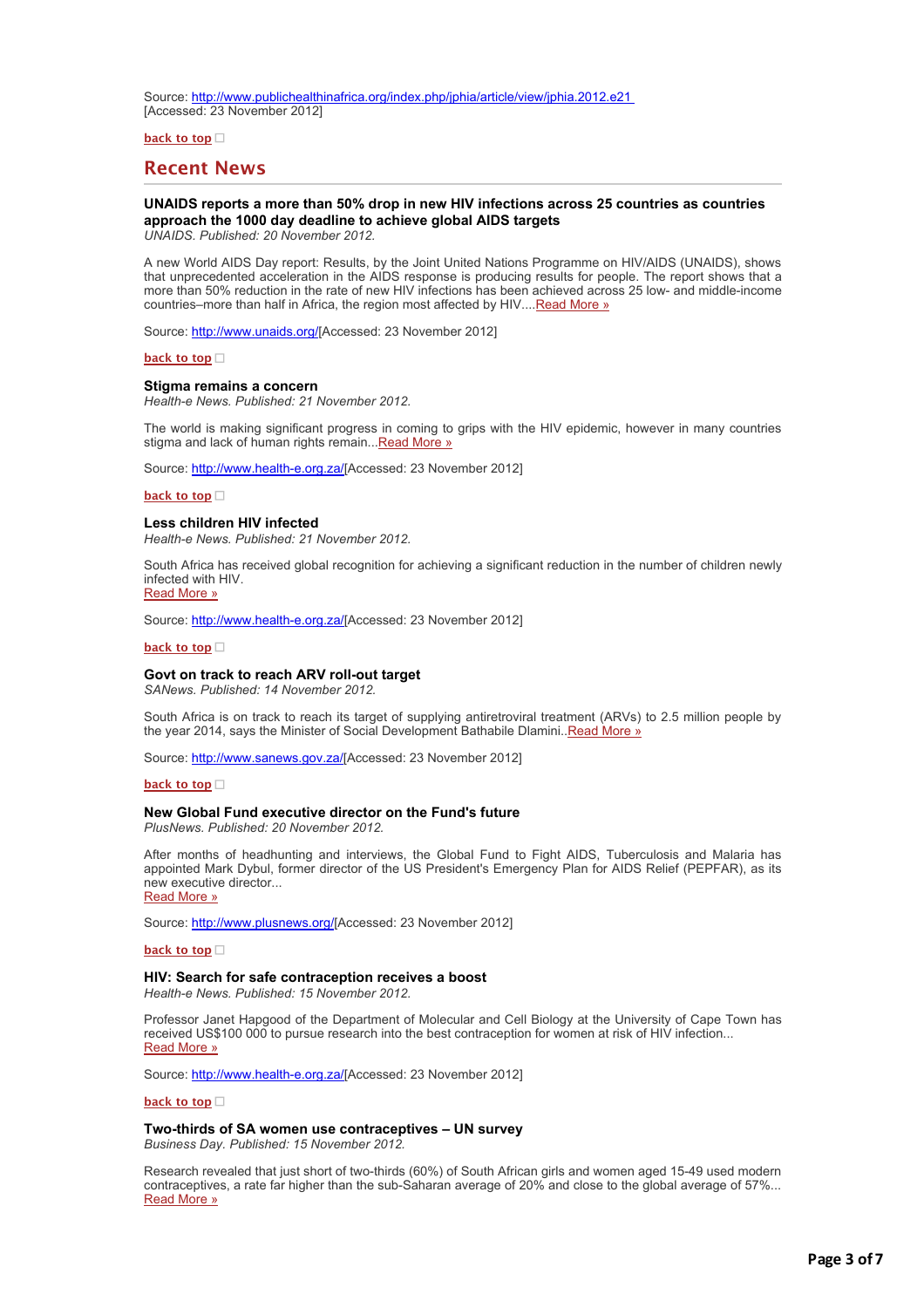Source: [http://www.bdlive.co.za/](http://bulletin.hst.org.za//lt.php?id=K09VDlxQXQMESlBWCkUHC1NR)[Accessed: 23 November 2012]

## **[back to top](applewebdata://63EFA68A-C26C-4C38-9A1F-DC9554EA8104#top)**

# **TB response failing children**

*Plus News. Published: 16 November 2012.*

The global fight against tuberculosis (TB) has failed children: most TB programmes under-diagnose, under-treat or completely leave children with TB out, despite the increase in paediatric TB, and rising numbers of children who are infected with drug-resistant forms of TB strains, according to new research... [Read More »](http://bulletin.hst.org.za//lt.php?id=K09VDlxQXQMDSlBWCkUHC1NR)

Source: [http://www.plusnews.org/\[](http://bulletin.hst.org.za//lt.php?id=K09VDlxQXQMCSlBWCkUHC1NR)Accessed: 23 November 2012]

#### **[back to top](applewebdata://63EFA68A-C26C-4C38-9A1F-DC9554EA8104#top)**

#### **Tutu TB research centre wins major award**

*Health-e News. Published: 13 November 2012.*

The Desmond Tutu TB Centre (DTTC) at the University of Stellenbosch received an international award for its groundbreaking research into childhood TB and for its pioneering community-based approaches to TB and HIV care... [Read More »](http://bulletin.hst.org.za//lt.php?id=K09VDlxQXQMPSlBWCkUHC1NR)

Source: [http://www.health-e.org.za/\[](http://bulletin.hst.org.za//lt.php?id=K09VDlxQXQ8PSlBWCkUHC1NR)Accessed: 23 November 2012]

#### **[back to top](applewebdata://63EFA68A-C26C-4C38-9A1F-DC9554EA8104#top)**

#### **Life plans for 1,000 more hospital beds**

*Business Day. Published: 19 November 2012.*

South Africa's second-biggest private hospital group, Life Healthcare, was planning to open 1,000 more beds within the next four years, anticipating growing demand from an increasingly sick population..[.Read More »](http://bulletin.hst.org.za//lt.php?id=K09VDlxQXQMOSlBWCkUHC1NR)

Source: [http://www.bdlive.co.za/](http://bulletin.hst.org.za//lt.php?id=K09VDlxQXQAHSlBWCkUHC1NR)[Accessed: 23 November 2012]

#### **[back to top](applewebdata://63EFA68A-C26C-4C38-9A1F-DC9554EA8104#top)**

#### **Department baffled by vaccination rates**

*Business Day. Published: 16 November 2012.*

The Department of Health on Friday acknowledged it did not know how many babies were unvaccinated because it had only a hazy idea of the size of the population it was targeting. ... [Read More »](http://bulletin.hst.org.za//lt.php?id=K09VDlxQXQAGSlBWCkUHC1NR)

Source: [http://www.bdlive.co.za/](http://bulletin.hst.org.za//lt.php?id=K09VDlxQXQAFSlBWCkUHC1NR)[Accessed: 23 November 2012]

#### **[back to top](applewebdata://63EFA68A-C26C-4C38-9A1F-DC9554EA8104#top)**

#### **Free health services at stores**

*IOL. Published: 22 November 2012.*

State patients can now access family planning and baby inoculation services free, at certain times, at private pharmacies... Read More »

Source: [http://www.iol.co.za/\[](http://bulletin.hst.org.za//lt.php?id=K09VDlxQXQADSlBWCkUHC1NR)Accessed: 23 November 2012]

**[back to top](applewebdata://63EFA68A-C26C-4C38-9A1F-DC9554EA8104#top)**

#### **'Students will help NHI rollout after Cuba training'**

*The New Age. Published: 21 November 2012.*

Premier Dr Zweli Mkhize says a group of medical students who left the province for medical training in Cuba will come back and assist with the rollout of the National Health Insurance (NHI) ..[.Read More »](http://bulletin.hst.org.za//lt.php?id=K09VDlxQXQACSlBWCkUHC1NR)

Source: [http://www.thenewage.co.za/\[](http://bulletin.hst.org.za//lt.php?id=K09VDlxQXQABSlBWCkUHC1NR)Accessed: 23 November 2012]

**[back to top](applewebdata://63EFA68A-C26C-4C38-9A1F-DC9554EA8104#top)**

# **Training and Resources**

# **A.U. Launches Website On Maternal, Newborn Survival Program**

*[http://www.carmma.org](http://bulletin.hst.org.za//lt.php?id=K09VDlxQXQAOSlBWCkUHC1NR)*

CARMMA aims to renew and strengthen efforts to save the lives of women who should not have to die while giving life. CARMMA believes in ensuring accountability: every single loss of a mother's or child's life should be reported.



### **E-learning Course: Our Cities, Our Health, Our Future: Urban Health**

*Course dates: 15 April 2013– 5 July 2013 (part-time, approx. 8-10 hours per week) Deadline: 15 February 2013*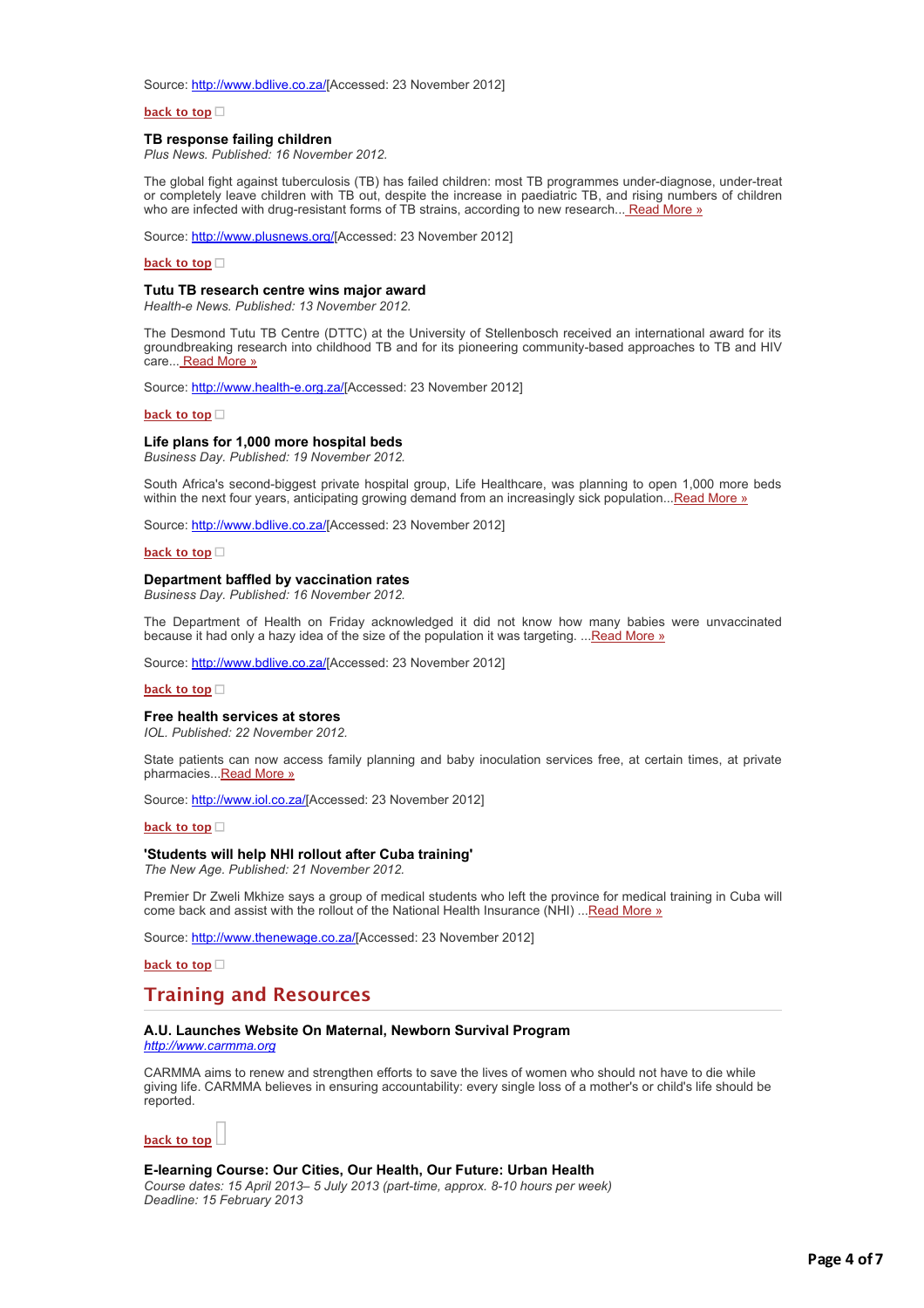This course starts with a discussion of the demographic trends and prospects worldwide with respect to urbanisation and describes the health situation, including the inequalities in health status, of urban populations in developing countries [Click Here>>](http://bulletin.hst.org.za//lt.php?id=K09VDlxQXQEHSlBWCkUHC1NR)

# **[back to top](applewebdata://63EFA68A-C26C-4C38-9A1F-DC9554EA8104#top)**

# **Call for applications: Postdoctoral research position**

*African Centre for Migration & Society, University of the Witwatersrand Dates: February 2013- January 2014 Closing date: 7th December 2012*

The African Centre for Migration & Society (ACMS) at the University of the Witwatersrand is looking for a postdoctoral researcher to join its 'Illness, Boundaries and Health Systems' team. The position will contribute to a project exploring the impact of migration legislation, trafficking discourses and transnational networks on the feelings of belonging of migrant sex workers (MSWs) in The Netherlands and South Africa [Click Here>>](http://bulletin.hst.org.za//lt.php?id=K09VDlxQXQEGSlBWCkUHC1NR)

**[back to top](applewebdata://63EFA68A-C26C-4C38-9A1F-DC9554EA8104#top)**

# **Reports and Publications**

### **Changes to South African Antiretroviral Treatment Guidelines 2012**

*Kwik Skwiz. Health Systems Trust. Published: 2012.*

This issue summarises the changes to the National Antiretroviral Treatment Guidelines. The current guidelines were released in 2010. The changes summarised here were released and implemented in 2012. [Click Here»](http://bulletin.hst.org.za//lt.php?id=K09VDlxQXQEESlBWCkUHC1NR)

### **[back to top](applewebdata://63EFA68A-C26C-4C38-9A1F-DC9554EA8104#top)**

# **UNAIDS Report on the global AIDS epidemic 2012**

*UNAIDS. Published: 2012.*

Drawing on information provided by countries, this report summarizes the current situation in the effort to reach the 2015 targets set forth in the 2011 Political Declaration. [Click Here»](http://bulletin.hst.org.za//lt.php?id=K09VDlxQXQEFSlBWCkUHC1NR)

# **[back to top](applewebdata://63EFA68A-C26C-4C38-9A1F-DC9554EA8104#top)**

# **Memorandum: Initiation of ARV's to HIV positive children 5 years and under irrespective of CD4 count or WHO clinical staging**

*Department of Health (South Africa). Published: 2012.*

This is the Department of Health's circular regarding the initiation of ARV's to HIV positive children 5 years and under irrespective of CD4 count and WHO clinical staging. [Click Here»](http://bulletin.hst.org.za//lt.php?id=K09VDlxQXQEDSlBWCkUHC1NR)

### **[back to top](applewebdata://63EFA68A-C26C-4C38-9A1F-DC9554EA8104#top)**

# **Childhood TB from Neglect to Action**

*ACTION. Published: 2012.*

Even though it's preventable and treatable, tuberculosis (TB) is a top ten killer of children worldwide. ACTION has released its second brief on children and TB, issuing recommendations for the international community and affected countries to combat this neglected epidemic. [Click Here»](http://bulletin.hst.org.za//lt.php?id=K09VDlxQXQECSlBWCkUHC1NR)

# **State of World Population 2012**

*UNFPA. Published: 2012.*

All human beings–regardless of age, sex, race or income–are equal in dignity and rights. Yet 222 million women in developing countries are unable to exercise the human right to voluntary family planning. [Click Here»](http://bulletin.hst.org.za//lt.php?id=K09VDlxQXQ8OSlBWCkUHC1NR)

**[back to top](applewebdata://63EFA68A-C26C-4C38-9A1F-DC9554EA8104#top)**

# **Conferences**

# **SA HIV Clinicians Society Conference 2012**

*When: 25 - 28 November 2012 Venue: Cape Town International Convention Centre (CTICC,) Cape Town URL: [http://www.hst.org.za/events/sa-hiv-clinicians-society-conference-2012](http://bulletin.hst.org.za//lt.php?id=K09VDlxQXQEBSlBWCkUHC1NR)*

The Conference will focus on clinical content, setting it apart from other conferences held to date in South Africa. Doctors, nurses, and pharmacists are welcome to attend the presentations of a stellar group of senior faculty from the region and abroad delivering talks relevant to clinical care.

**[back to top](applewebdata://63EFA68A-C26C-4C38-9A1F-DC9554EA8104#top)**

# **SOMSA 2012 Congress**

*When: 4 - 7 December 2012 Venue: St George Hotel, Tshwane URL: [http://www.midwivessociety.co.za/congress/congress.html](http://bulletin.hst.org.za//lt.php?id=K09VDlxQXQEASlBWCkUHC1NR)*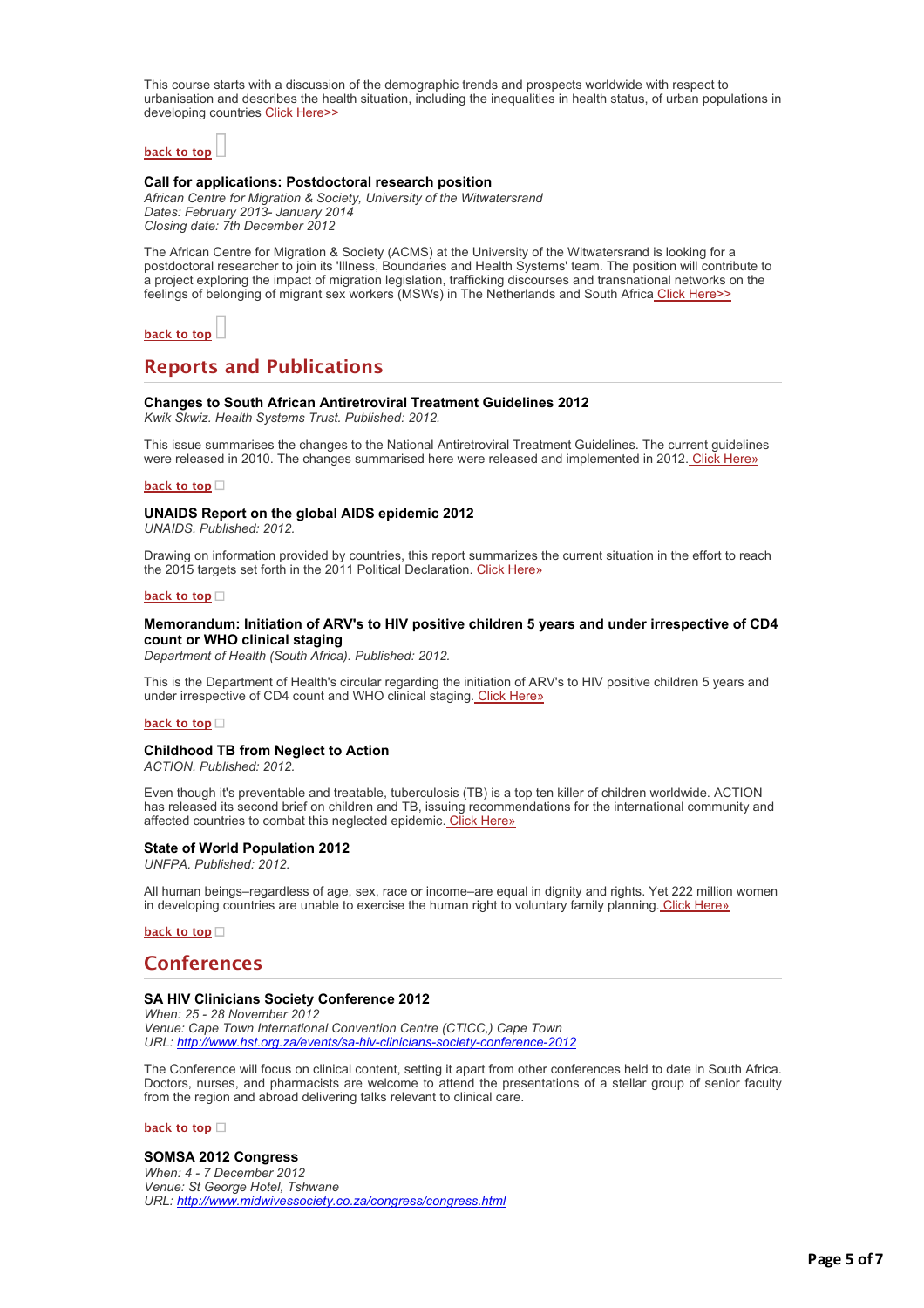The Society of Midwives of South Africa (SOMSA) invites you to attend the SOMSA 2012 Congress from 4 - 7 December 2012 in Tshwane, Guateng. The theme of this year's congress is "A new dawn in Midwifery: Seeking new approaches towards 2015 and beyond".

#### **[back to top](applewebdata://63EFA68A-C26C-4C38-9A1F-DC9554EA8104#top)**

# **Global Maternal Health Conference 2013**

*When: 15-17 January 2013 Venue: Dar es Salaam, Tanzania URL: [http://maternalhealthtaskforce.org/conference/conference-website](http://bulletin.hst.org.za//lt.php?id=K09VDlxQXQEPSlBWCkUHC1NR)*

GMHC2013 is a technical conference for scientists, researchers, and policy-makers to network, share knowledge, and build on progress toward eradicating preventable maternal mortality and morbidity by improving quality of care.

# **[back to top](applewebdata://63EFA68A-C26C-4C38-9A1F-DC9554EA8104#top)**

# **Job Opportunities**

# **AHP - African Health Placements**

AHP is a not-for-profit project that aims to support the recruitment and retention of healthcare workers in South Africa. AHP is focused on assisting healthcare professionals make the right choice for their future in South Africa. No placement fees are charged. Please view the website for more details [http://www.ahp.org.za](http://bulletin.hst.org.za//lt.php?id=K09VDlxQXQEOSlBWCkUHC1NR) or contact on 011 328 1300

#### **[back to top](applewebdata://63EFA68A-C26C-4C38-9A1F-DC9554EA8104#top)**

# **Director of Health Systems Research**

*Health Systems Trust Closing date: 28 November 2012*

Please view our website for more details [http://www.hst.org.za](http://bulletin.hst.org.za//lt.php?id=K09VDlxQXQ4HSlBWCkUHC1NR)

### **[back to top](applewebdata://63EFA68A-C26C-4C38-9A1F-DC9554EA8104#top)**

# **Stellenbosch University: South to South Programme for Comprehensive Family HIV Care & Treatment (Tygerberg Campus)**

#### **[HIV/TB Nurse Advisor](http://bulletin.hst.org.za//lt.php?id=K09VDlxQXQ4GSlBWCkUHC1NR)**

*Closing date: 26 November 2012*

**[Maternal, Child and Women's Health/PMTCT Clinical Advisor](http://bulletin.hst.org.za//lt.php?id=K09VDlxQXQ4FSlBWCkUHC1NR)**  *Closing date: 30 November 2012*

#### **[back to top](applewebdata://63EFA68A-C26C-4C38-9A1F-DC9554EA8104#top)**

# **Senior Specialist Health**

*AusAID Closing date: 2 December 2012*

Please view our website for more details [http://www.hst.org.za](http://bulletin.hst.org.za//lt.php?id=K09VDlxQXAYHSlBWCkUHC1NR)

**[back to top](applewebdata://63EFA68A-C26C-4C38-9A1F-DC9554EA8104#top)**

 $f_{\rm{Health Systems\,Trust\,on\,facebook.~Keep\,up\,to\,date\,with\,our\,activities\,and\,the\,lates\,news,\,events\,and\,publications\,on\,public}$ health in southern Africa.Follow us at https://www.facebook.com/HealthSystemsTrust

> [Forward this email](http://bulletin.hst.org.za//lt.php?id=K09VDlxQXAYGSlBWCkUHC1NR) to a friend. Not interested anymore? [Unsubscribe](http://bulletin.hst.org.za//lt.php?id=K09VDlxQXQ4DSlBWCkUHC1NR). Health Systems Trust PO Box 808, Durban, 4000 Tel: 031 266 9090 Fax: 031 266 9199 Email: editor@hst.org.za

#### Copyright and Disclaimer

The copyright in the compilation of this bulletin, its name and logo is owned by the Health Systems Trust. You may not reproduce this bulletin, or its name or the Health Systems Trust's logo or its trademarks including those of any other third party that appears in this bulletin, in any form, or for commercial purposes or for purposes of advertising, publicity, promotion, or in any other manner implying their endorsement, sponsorship of, or affiliation with any product or service, without the Health Systems Trust's prior